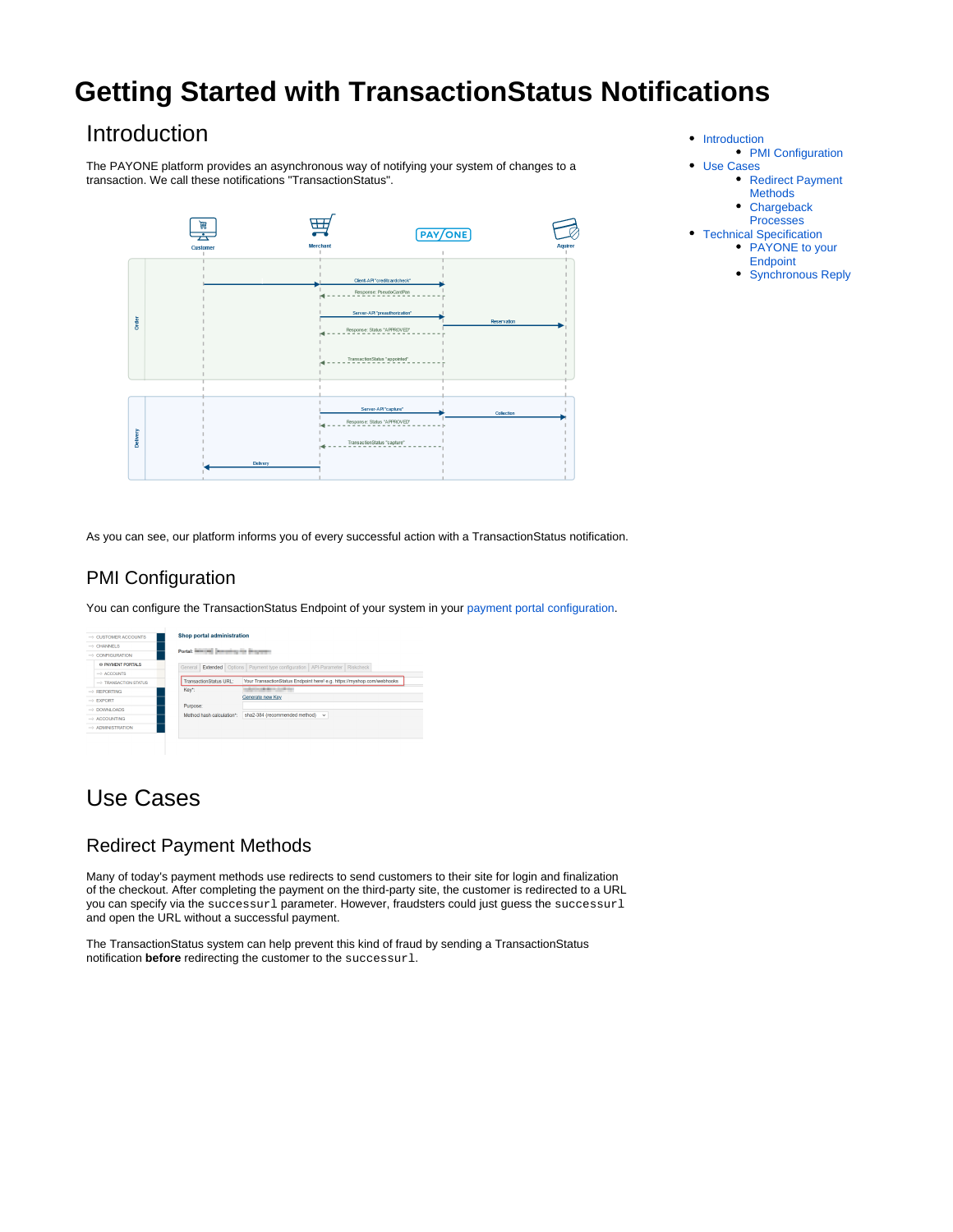

Note the "appointed" message prior to the redirect.

## <span id="page-1-0"></span>Chargeback Processes

Some payment methods (like SEPA Direct Debit or PayPal) offer chargeback processes, where customers can trigger reverse cashflow after an allegedly fraudulent transaction. This mechanism can of course be used to obtain goods and then charge back the money by fraudsters.

Our TransactionStatus notification system can send notifications in case such a chargeback is triggered, allowing you to keep up with any action that's happening to a past transaction.

<span id="page-1-1"></span>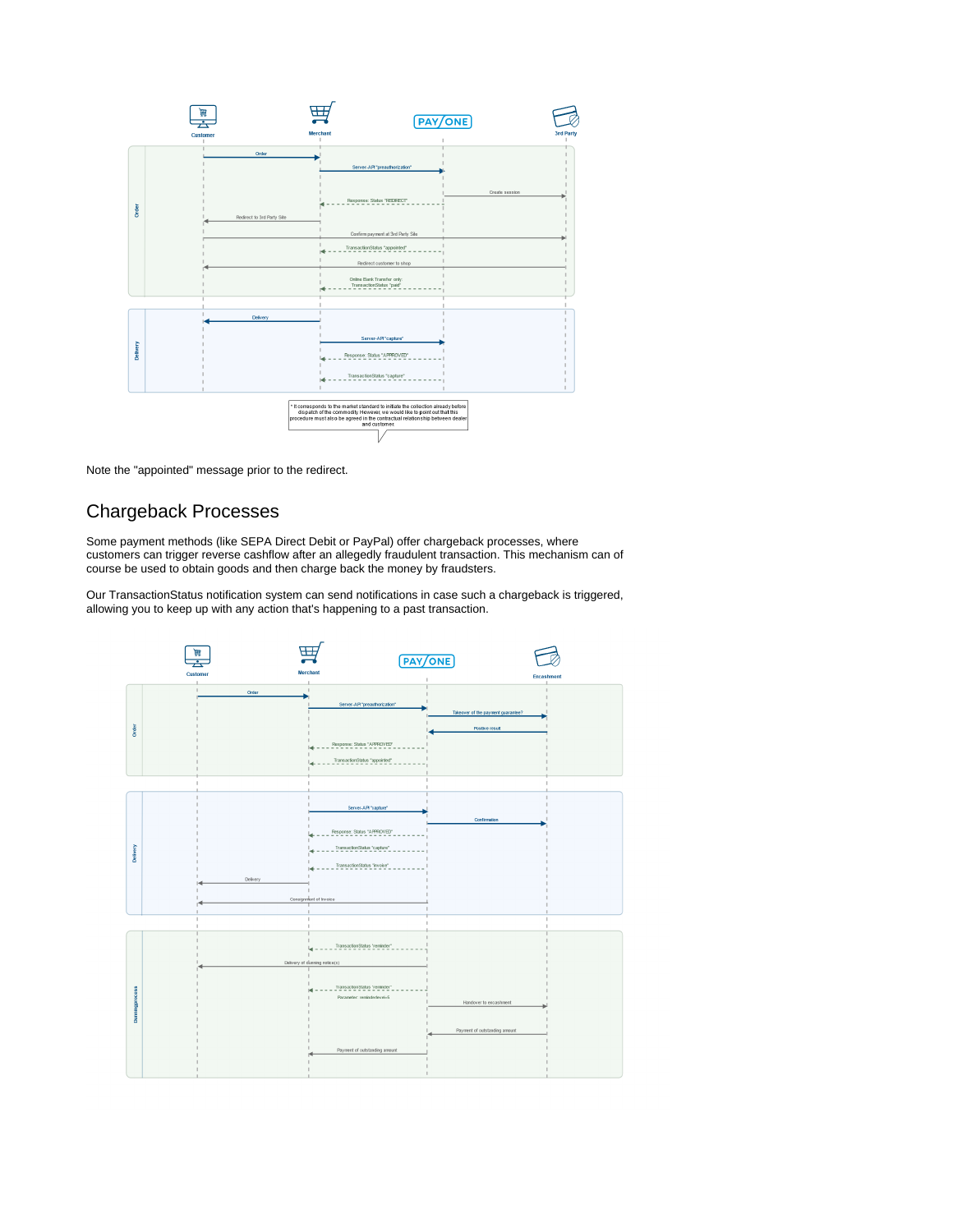# Technical Specification

#### <span id="page-2-0"></span>PAYONE to your Endpoint

Our TransactionStatus notifications are sent as https **POST** messages from the IP range **185.60.20.0 /24** with the user agent "**PAYONE FinanceGate**"

- **Status messages from PAYONE to merchant's server are always ISO-8859-1 encoded.**
- Status messages are posted with **application/x-www-form-urlencoded**

#### Example Request

```
key=your key as md5 hash e.g. "3c6e0b8a9c15224a8228b9a98ca1531d"
txaction=appointed
portalid=1234567
aid=12345
clearingtype=cc
notify_version=7.4
txtime=1633361234
currency=EUR
userid = 12345678mode=test
price=19.99
txid=987654321
reference=10001_2
sequencenumber=0
firstname=Max
lastname=Mustermann
street=J%E4gerweg 12
zip=12345
city=Berlin
email=mmustermann@payone.com
country=DE
cardexpiredate=2505
cardtype=V
cardpan=411111xxxxxx1111
transaction_status=completed
balance=0.00
receivable=0.00
```
### <span id="page-2-1"></span>Synchronous Reply

your endpoint will have to reply synchronously with either **TSOK** or **SSOK** (just 4 characters, no html)

- No other characters may be issued with this character string "SSOK"/"TSOK"
- Do not return an error without gathering information about this error.
- The **request must be answered** with SSOK (for SessionStatus) / TSOK (for
- TransactionStatus). The connection timeout is set to 10 seconds and can not be extended. Make sure the request **is always answered** with an SSOK (for SessionStatus) / TSOK (for TransactionStatus).
- The request is repeated a maximum of 12 times and for a maximum of 48 hours. The first retry is started after about one hour and the retry time is increasing. After 48 hours the request will not be repeated any more.
- The answer does only confirm receipt of the SessionStatus, the **evaluation can and should follow asynchronously** to receiving the answer.
- If a specific request shall not be processed, issue an SSOK (for SessionStatus) / TSOK (for TransactionStatus) anyway to prevent the request from interfering with the processing of other requests.
- **Without** the **return** of an SSOK (for SessionStatus) / TSOK (for TransactionStatus) you **will not** receive any **further status reports** for that subscription / payment process.
- Please **verify** received status responses **before** processing, i.e.: check whether portalid, aid and key do match your **expected credentials**. If credentials do not match your expected values then dismiss status response.